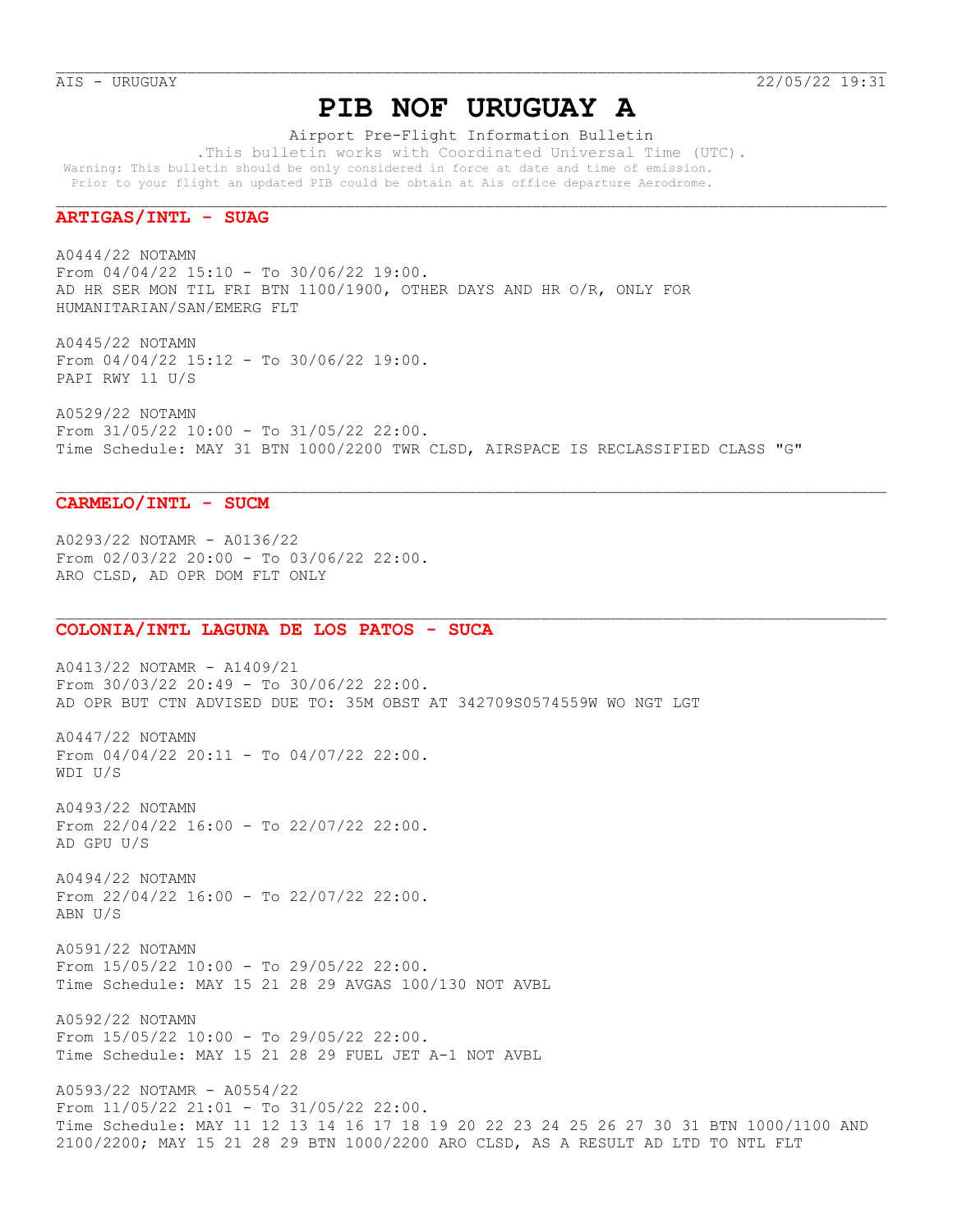#### **DURAZNO/STA. BERNARDINA INTL DE ALTERNATIVA - SUDU**

A0414/22 NOTAMR - A0010/22 From 31/03/22 12:22 - To 30/06/22 12:00. L MP 298 KHZ U/S

A0415/22 NOTAMR - A0011/22 From 31/03/22 12:25 - To 30/06/22 12:00. NDB DO 245 KHZ U/S

A0416/22 NOTAMR - A0372/22 From 31/03/22 12:28 - To 30/06/22 15:00. ILS LLZ RWY 21 I-DUR 109.9 MHZ U/S

A0417/22 NOTAMR - A0008/22 From 31/03/22 13:57 - To 30/06/22 12:00. DURAZNO CTR IS RECLASSIFIED AS A RESTRICTED ZONE FOR MILITARY USE WITH AIR TRAFFIC CONTROL SERVICE, THE ENTRY OF CIVIL ACFT TO THE AREA MUST BE REQUESTED AT FREQ 120.4 MHZ. WHEN THIS AREA IS NOT ACTIVE, ITS RECLASSIFIED AS CLASS G AIRSPACE. Lower Limit: GND Upper Limit: 3000FT

A0418/22 NOTAMN From 31/03/22 14:18 - To 30/06/22 12:00. DURAZNO TMA WO ATC. DURAZNO TMA RECLASSIFIED AS A RESTRICTED AREA FOR MIL USE, THE ENTRY OF CIVIL ACFT TO THE AREA MUST BE REQUESTED AT FREQ 120.4 MHZ. WHEN AREA IS NOT ACTIVE, AIRSPACE BTN GND/FL085 RECLASSIFIED AIRSPACE CLASS G AND BTN FL085/FL195 AIRSPACE CLASS C UNDER CONTROL OF MONTEVIDEO ACC Lower Limit: GND Upper Limit: FL195

A0419/22 NOTAMR - A0091/22 From 31/03/22 14:25 - To 30/06/22 22:00. AD HR SER MON AT FRI BTN 1100/1700,OTHER HR, WEEKENDS AND HOLIDAYS O/R 24 HR PN AND COORD WITH BASE OPERATIONS CENTER MON AT FRI BTN 1100/1700 TEL:43622182

A0422/22 NOTAMN From 31/03/22 16:54 - To 30/06/22 20:00. Time Schedule: MON TO SAT BTN 1000/2200 AD CTN OPS DUE TO THE PRESENCE OF CRANE OF 30M HGT IN FAS RWY 10 COORD GEO 332127.01S0563109.21W

### **MALDONADO/INTL C/C CARLOS A. CURBELO - LAGUNA DEL SAUCE - SULS**

A0365/22 NOTAMN From 28/03/22 10:00 - To 28/06/22 22:00. AD LTD DUE TO WIP. POSS DLA IN OPS ARE EXP. TRG AND INSTRUCTION FLT MUST BE PREVIOUSLY COOR WITH CURBELO TWR

A0368/22 NOTAMN From 21/04/22 10:00 - To 21/07/22 22:00. INSTR APCH ARE NOT AUTH TO RWY 01. REF AIP URUGUAY AD 2.5.37, AD 2.5.41 AND AD 2.5.43

A0369/22 NOTAMN From 21/04/22 10:00 - To 21/07/22 22:00. INSTR APCH ARE NOT AUTH TO RWY 19. REF AIP URUGUAY AD 2.5.47

A0385/22 NOTAMN From 04/04/22 10:00 - To 15/09/22 20:00. RWY 01/19 CLSD FOR TKOF AND LDG, ABVL ONLY AS TWY

A0443/22 NOTAMR - A0428/22 From 04/04/22 12:17 - To 30/06/22 20:00. AD CTN DUR OPS DUE TO PRESENCE OF EQPT IN THE PROXIMITY OF RWY STRIPS, ALONGSIDE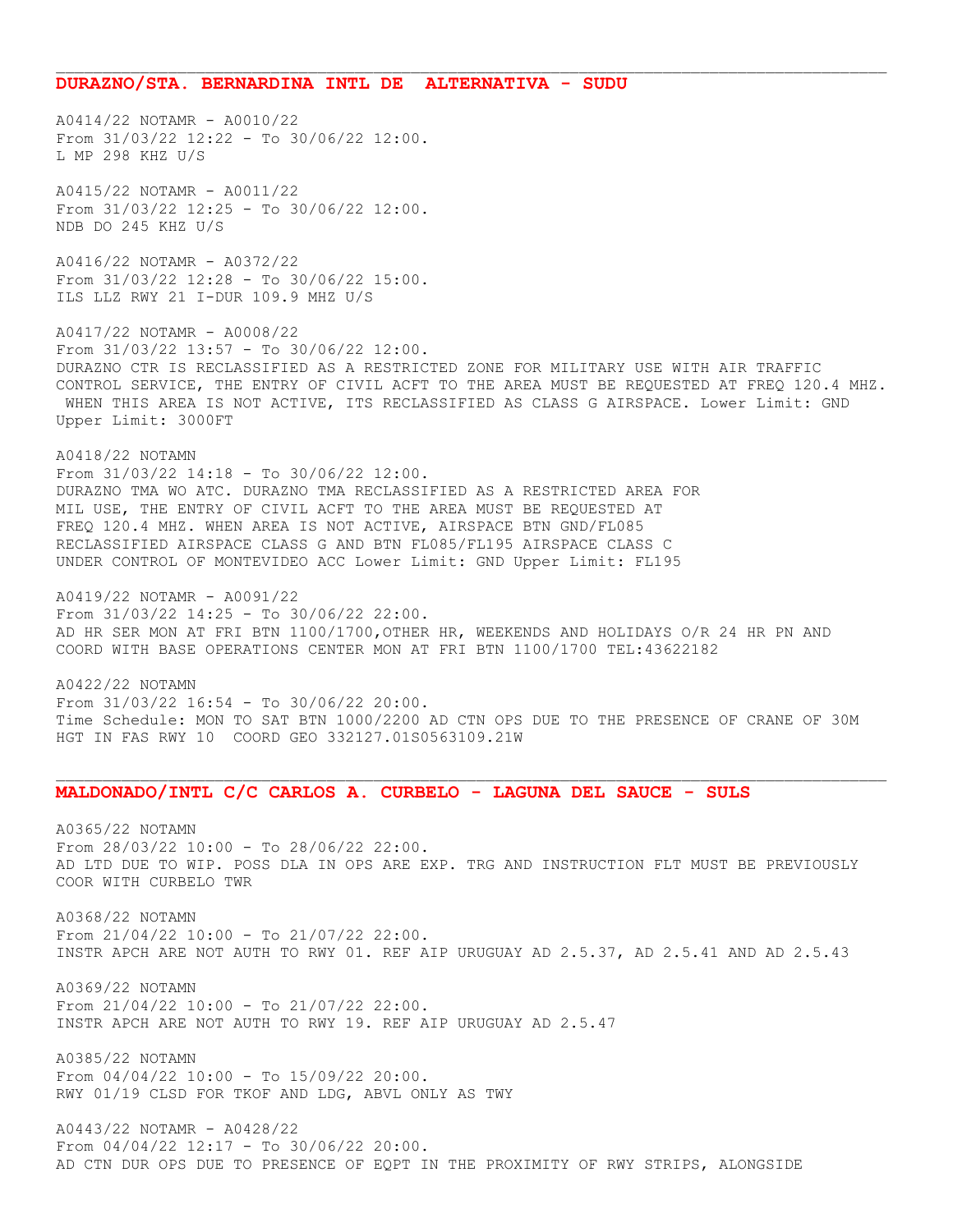INTERSECCION RWY 08/26 AND 01/19

A0486/22 NOTAMR - A0484/22 From 21/04/22 00:08 - To 14/07/22 00:00. AERODROME OBSTACLE CHART - ICAO TYPE A - RWY 01/19 U/S, REF AIP UY AD 2.5-23

A0487/22 NOTAMR - A0485/22 From 21/04/22 00:10 - To 14/07/22 00:00. AERODROME OBSTACLE CHART - ICAO TYPE A - RWY 08/16 U/S, REF AIP UY AD 2.5-25

A0558/22 NOTAMR - A0426/22 From 02/05/22 23:45 - To 02/08/22 20:00. FUEL JET A-1 HR SER DLY BTN 1200/2000. OTHER HR O/R LTD TO 5000 GAL PRIOR COOR WITH CAISA

A0559/22 NOTAMR - A0427/22 From 03/05/22 11:08 - To 31/08/22 20:00. Time Schedule: DLY FUEL 100/130 AVBL HR SER BTN 1200/2200

## **MELO/INTL DE CERRO LARGO - SUMO**

A0526/22 NOTAMN From 10/05/22 11:00 - To 30/05/22 23:00. Time Schedule: MAY 10, 12, 20 AND 30 TWR CLSD, AIRSPACE IS RECLASSIFIED CLASS "G"

A0532/22 NOTAMN From 10/05/22 11:00 - To 30/05/22 22:00. Time Schedule: MAY 10 12 20 AND 30 ARO CLSD

A0533/22 NOTAMN From 10/05/22 11:00 - To 30/05/22 22:00. Time Schedule: MAY 10 12 20 AND 30 FUEL AVBL FOR PRIVATE ACFT ONLY O/R

## **MONTEVIDEO/INTL CARRASCO "GRAL. CESAREO L. BERISSO" - SUMU**

A0628/22 NOTAMR - A0611/22 From  $20/05/22$  22:00 - To  $25/05/22$  23:00. DME ICAR ILS RWY 24 U/S

# **MONTEVIDEO ACC/FIR - SUEO**

A0380/22 NOTAMN From 19/05/22 00:01 - To 02/06/22 00:01. AIRAC NIL

A0491/22 NOTAMN From 16/06/22 00:01 - To 30/06/22 00:01. AIRAC NIL

A0504/22 NOTAMN From 27/04/22 13:16 - To 27/07/22 22:00. INTL NGT VFR WILL NOT BE AUTH

A0538/22 NOTAMR - A0222/22 From 29/04/22 17:44 - To 31/07/22 22:00. VOR STO FREQ 117.9 MHZ U/S

A0576/22 NOTAMN From 05/05/22 18:32 - To 05/07/22 22:00. REF.ENR 1.2-1, SPECIAL VFR FLT WILL NOT BE AUTH WHEN VIS IS LESS THAN 1500M AND CLOUD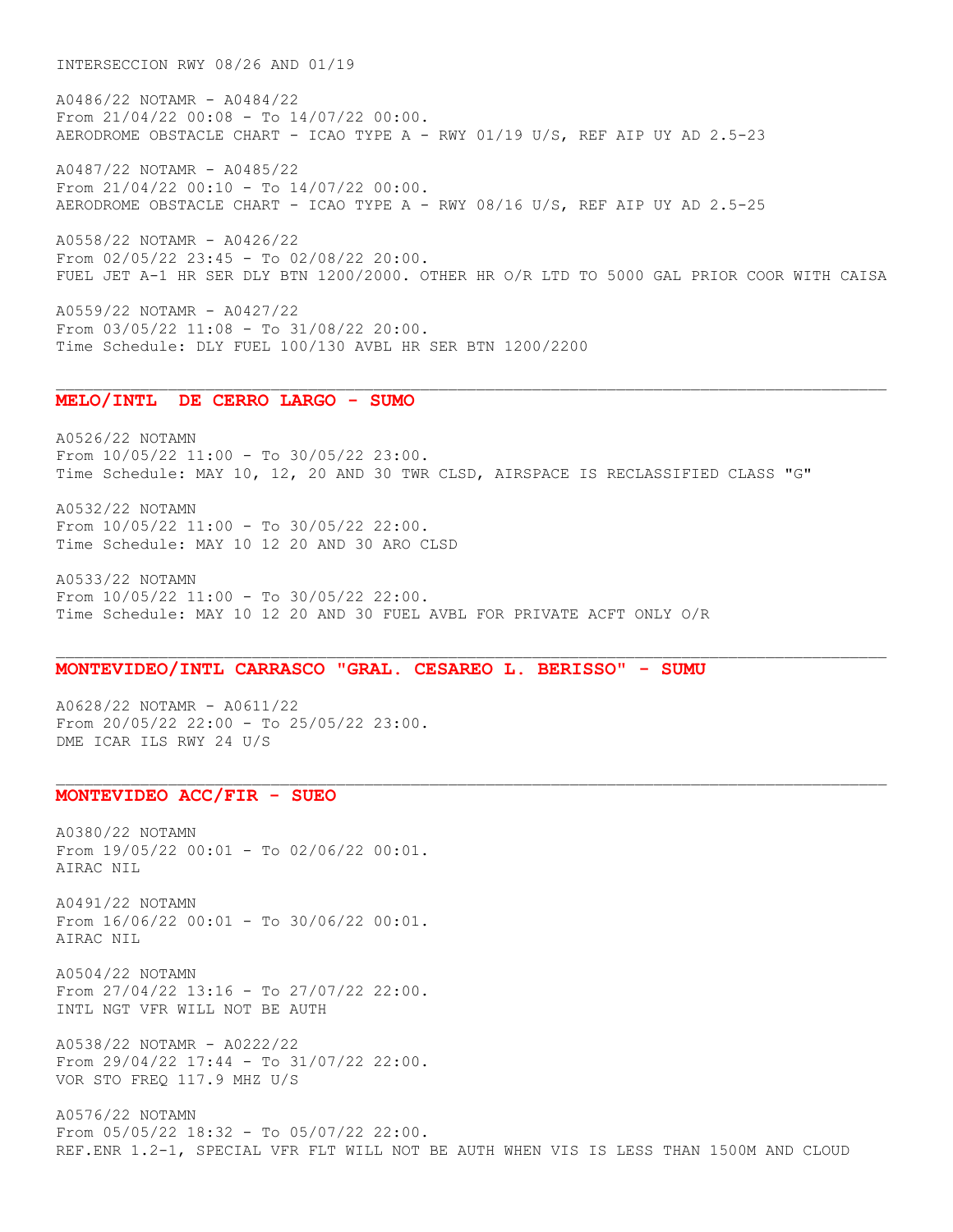CEILING LESS THAN 1500FT. THEY WILL ONLY BE AUTH DRG DAYTIME.

A0583/22 NOTAMN From 09/05/22 19:00 - To 11/08/22 19:00. ..P.. P8 CNL (REF AIP ENR 5.1-1) Lower Limit: GND Upper Limit: UNL

A0584/22 NOTAMN From 09/05/22 18:50 - To 11/08/22 19:00. REF AIP ENR 5.2-1 "ZOM 3" MODIFIED UPPER LIMIT, NOW "1000FT". OPR SUBJ AUTH ATC.

A0585/22 NOTAMN From 24/05/22 11:00 - To 27/05/22 23:00. Time Schedule: DLY BTN 1100/2300 AIRSPACE RESERVATION WILL TAKE PLACE DUE TO MIL OPR AREA COMPRISED BTN COORD 305234S0574243W-305323S0570803W-314249S0570824W-314213S0574444W-305234S0574243W (SALTO) ACT SUBJ PREV COOR BTN MIL AND ATC Lower Limit: 5000FT Upper Limit: 15000FT

A0621/22 NOTAMN From 23/05/22 10:00 - To 26/05/22 20:00. Time Schedule: DLY BTN 1000/2000 AIRSPACE RESERVATION WILL TAKE PLACE RADIUS 02NM CENTER 342858.09S0551526.01W (LAVALLEJA) Lower Limit: GND Upper Limit: 3000FT

A0626/22 NOTAMN From 14/07/22 00:01 - To 28/07/22 00:01. PUBLISHED AIRAC AIP AMDT NR 02 (STARTING DATE JUL 14 2022)

## **PAYSANDU/INTL TYDEO LARRE BORGES - SUPU**

A0515/22 NOTAMN From 27/04/22 18:41 - To 31/07/22 22:00. RWY 10/28 CLSD

A0516/22 NOTAMN From 27/04/22 18:42 - To 31/07/22 22:00. AD BIRD CONCENTRATION

A0517/22 NOTAMN From 27/04/22 18:45 - To 31/07/22 22:00. SALS RWY 20 U/S

A0518/22 NOTAMN From 27/04/22 18:46 - To 31/07/22 22:00. PAPI RWY 20 U/S

A0519/22 NOTAMN From 27/04/22 18:47 - To 31/07/22 22:00. FIRE AND RESCUE NOT AVBL

A0520/22 NOTAMN From 27/04/22 18:51 - To 31/07/22 22:00. REDL RWY 02/20 U/S

A0521/22 NOTAMN From 27/04/22 18:53 - To 31/07/22 22:00. TWY EDGE LGT U/S

A0522/22 NOTAMN From 27/04/22 19:29 - To 31/07/22 22:00. APN LGT U/S

A0525/22 NOTAMR - A0513/22 From 27/04/22 19:37 - To 31/07/22 22:00.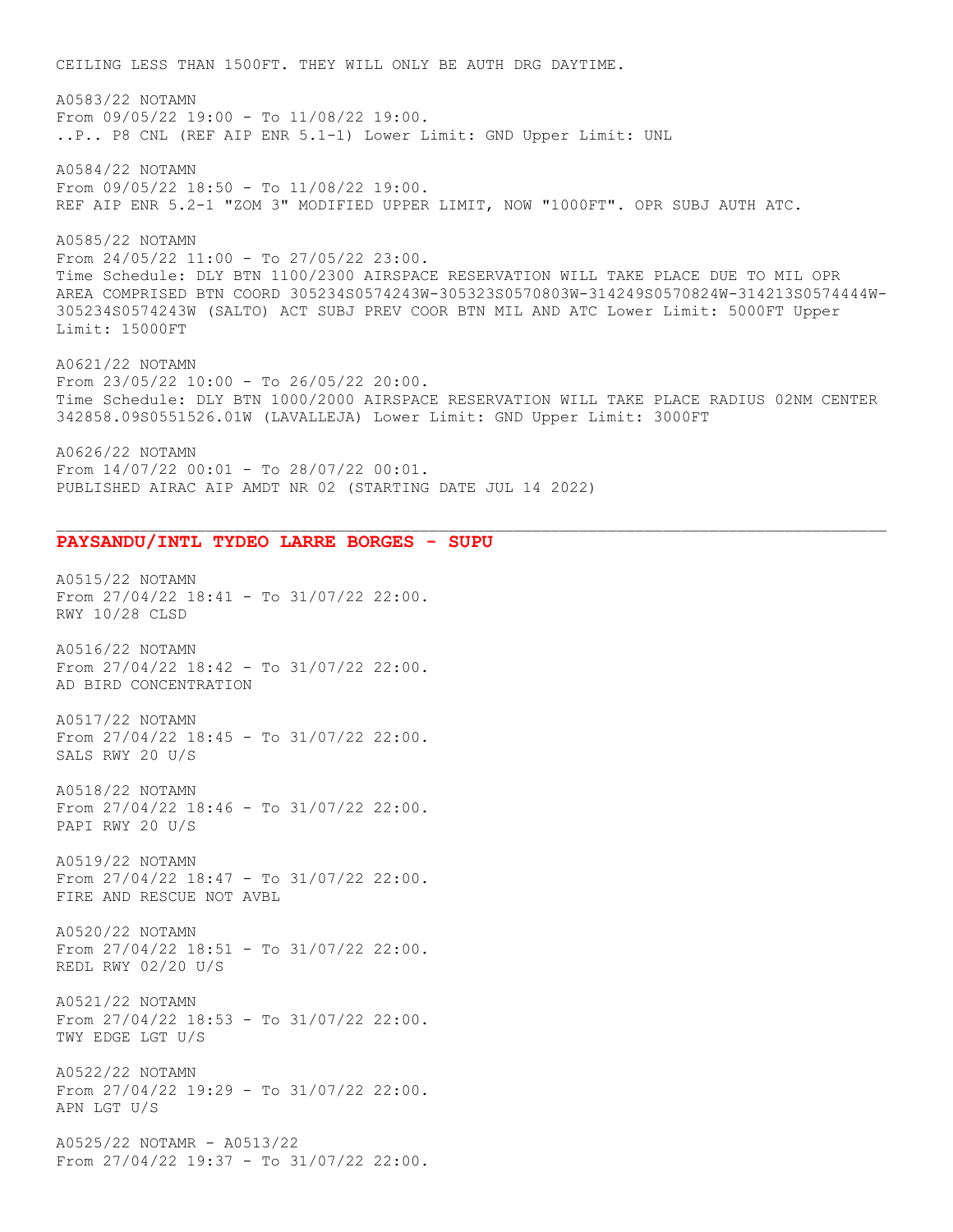A0531/22 NOTAMR - A0408/22 From 28/04/22 16:48 - To 31/05/22 22:00. Time Schedule: APR 28 AND 29 BTN 1000/2200 MAY 02, 04, 06, FM 09 TO 13, FM 16 TO 20, FM 23 TO 27, 30 AND 31 BTN 1000/2200 AFIS CLSD, CTR AIRSPACE IS RECLASSIFIED CLASS "G"

## **RIVERA/INTL PTE. GRAL.(PAM) DON OSCAR D. GESTIDO - SURV**

A0403/22 NOTAMN From 06/04/22 14:00 - To 21/06/22 02:00. Time Schedule: APR 06 13 20 TWR HR SER BTN 1400/0200

A0528/22 NOTAMR - A0489/22 From 28/04/22 13:33 - To 31/05/22 22:00. Time Schedule: APR FM 28 TIL 31, MAY FM 21 TIL 31 TWR CLSD, AS A RESULT CTR RECLASSIFIED AIRSPACE CLASS G

A0567/22 NOTAMN From 08/05/22 10:00 - To 30/05/22 16:00. Time Schedule: MAY 08 13 15 16 24 30 ARO HR SER BTN 1000/1600

A0568/22 NOTAMN From 04/05/22 13:28 - To 04/07/22 22:00. AD GPU U/S

A0597/22 NOTAMN From 13/05/22 10:00 - To 25/05/22 21:00. Time Schedule: MAY 13 1000 - 14 2100, MAY 23 1000 - 25 2100 RWY 05/23 CLSD DUE TO WIP

A0630/22 NOTAMN From 22/05/22 22:00 - To 22/06/22 22:00. FUEL 100/130 NOT AVBL

## **SALTO/INTL NUEVA HESPERIDES - SUSO**

A0527/22 NOTAMN From 17/05/22 10:00 - To 31/05/22 22:00. Time Schedule: MAY FM 17 TO 20, 30 AND 31 BTN 1000/2200 TWR CLSD, AIRSPACE IS RECLASSIFIED CLASS "G"

A0538/22 NOTAMR - A0222/22 From 29/04/22 17:44 - To 31/07/22 22:00. VOR STO FREQ 117.9 MHZ U/S

A0542/22 NOTAMR - A0174/22 From 29/04/22 18:00 - To 31/07/22 22:00. NDB ST 410 KHZ U/S

A0543/22 NOTAMR - A0171/22 From 29/04/22 18:03 - To 31/07/22 22:00. PAPI RWY 05 U/S

A0544/22 NOTAMR - A0172/22 From 29/04/22 18:06 - To 31/07/22 22:00. PAPI RWY 23 U/S

A0549/22 NOTAMR - A0173/22 From 29/04/22 18:33 - To 31/07/22 22:00. AD HR SER FM MON TO SUN BTN 1000/2200